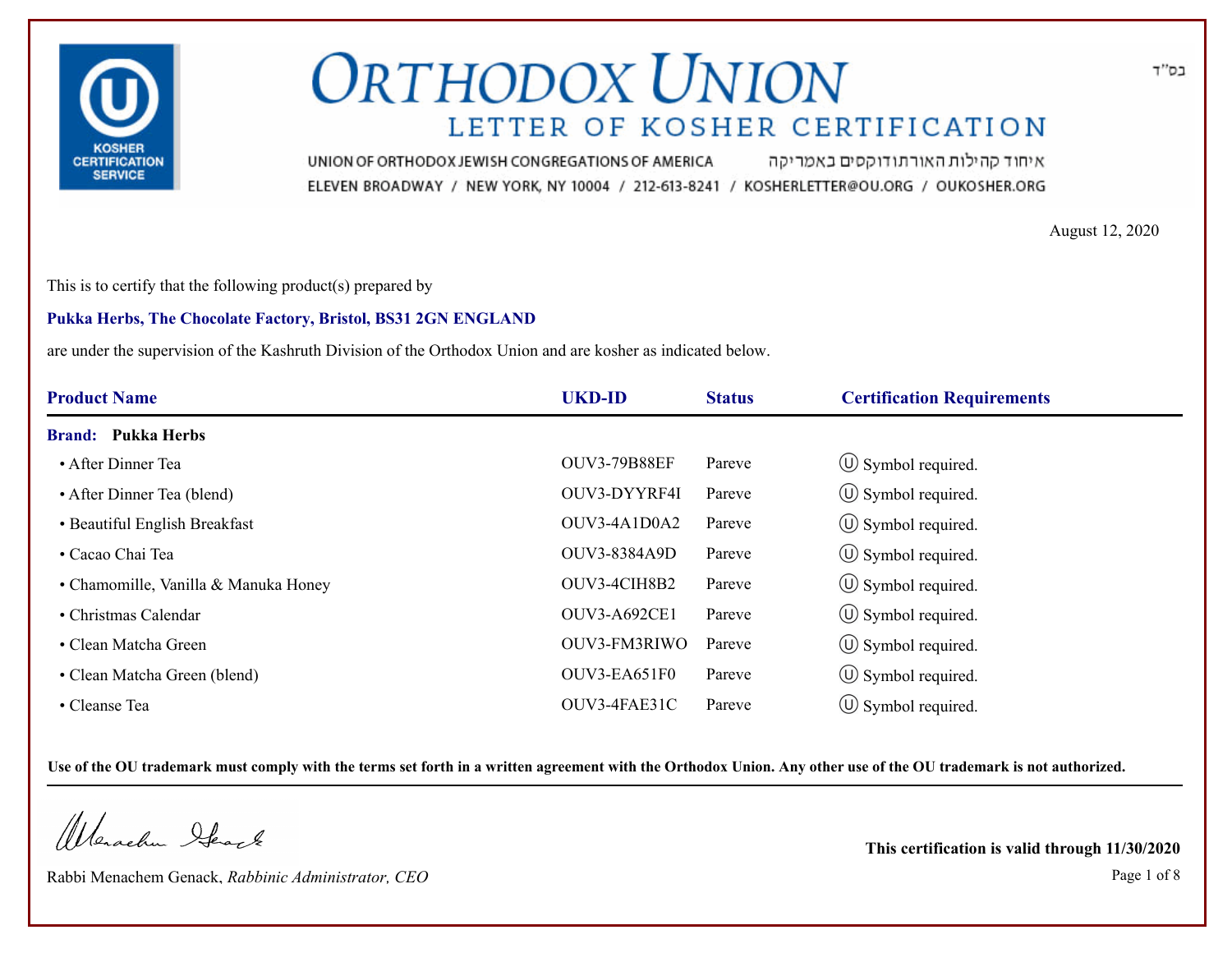

איחוד קהילות האורתודוקסים באמריקה UNION OF ORTHODOX JEWISH CONGREGATIONS OF AMERICA ELEVEN BROADWAY / NEW YORK, NY 10004 / 212-613-8241 / KOSHERLETTER@OU.ORG / OUKOSHER.ORG

August 12, 2020

### **Pukka Herbs (continued)**

This is to certify that the following product(s) prepared by this company are under the supervision of the Kashruth Division of the Orthodox Union and are kosher as indicated below.

| <b>Product Name</b>                     | <b>UKD-ID</b>       | <b>Status</b> | <b>Certification Requirements</b> |  |
|-----------------------------------------|---------------------|---------------|-----------------------------------|--|
| <b>Brand:</b> Pukka Herbs (continued)   |                     |               |                                   |  |
| • Day to Night Tea Collection           | OUV3-GQ0I7FF        | Pareve        | $\circ$ Symbol required.          |  |
| $\bullet$ Detox                         | OUV3-83A26B2        | Pareve        | $\circled{1}$ Symbol required.    |  |
| • Detox Tea                             | OUV3-EBC0C82        | Pareve        | $\circ$ Symbol required.          |  |
| • Detox Tea (US)                        | OUV3-TSYJ5W8        | Pareve        | $\circ$ Symbol required.          |  |
| • Detox Your Life Tea                   | OUV3-KLRM2FM Pareve |               | $\circ$ Symbol required.          |  |
| • Elderberry and Echinacea Tea          | OUV3-6D00190        | Pareve        | $\circled{1}$ Symbol required.    |  |
| • Elegant Earl Grey                     | OUV3-1B3D842        | Pareve        | $\circled{1}$ Symbol required.    |  |
| • Elegant English Breakfast Tea         | OUV3-YSS5WXJ        | Pareve        | $\circ$ Symbol required.          |  |
| • Elegant English Breakfast Tea (blend) | <b>OUV3-294DFA3</b> | Pareve        | $(\cup)$ Symbol required.         |  |

**Use of the OU trademark must comply with the terms set forth in a written agreement with the Orthodox Union. Any other use of the OU trademark is not authorized.**

Werachen Ifearle

Rabbi Menachem Genack, *Rabbinic Administrator, CEO* Page 2 of 8

**This certification is valid through 11/30/2020**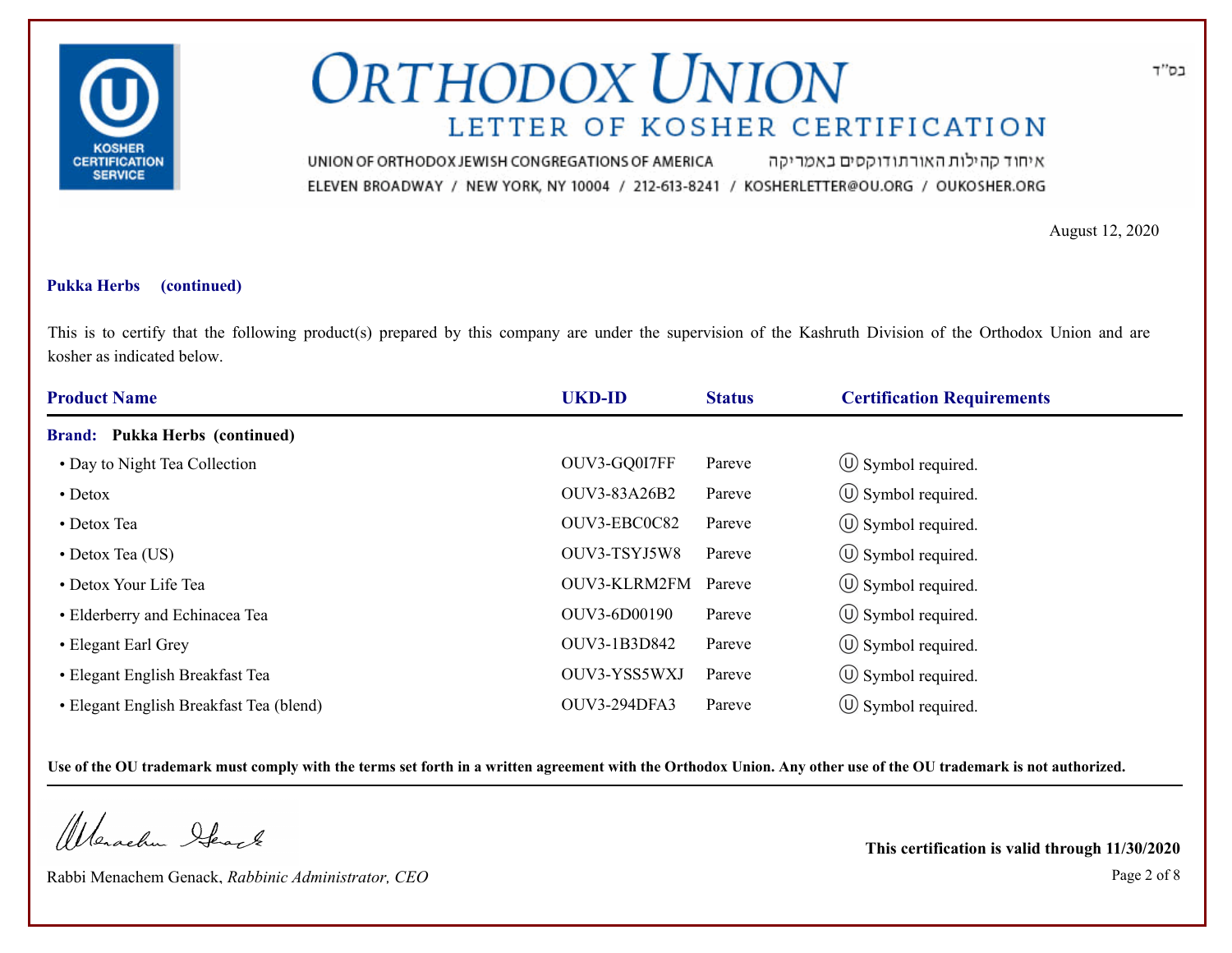

איחוד קהילות האורתודוקסים באמריקה UNION OF ORTHODOX JEWISH CONGREGATIONS OF AMERICA ELEVEN BROADWAY / NEW YORK, NY 10004 / 212-613-8241 / KOSHERLETTER@OU.ORG / OUKOSHER.ORG

August 12, 2020

### **Pukka Herbs (continued)**

This is to certify that the following product(s) prepared by this company are under the supervision of the Kashruth Division of the Orthodox Union and are kosher as indicated below.

| <b>Product Name</b>                   | <b>UKD-ID</b>       | <b>Status</b> | <b>Certification Requirements</b> |  |
|---------------------------------------|---------------------|---------------|-----------------------------------|--|
| <b>Brand:</b> Pukka Herbs (continued) |                     |               |                                   |  |
| • Feel New Tea                        | OUV3-OVJUBG1        | Pareve        | $\circ$ Symbol required.          |  |
| • Feel New Tea (blend)                | OUV3-R8C9TSH        | Pareve        | $\circ$ Symbol required.          |  |
| • Frauengluck tea                     | OUV3-RHUA8Y3        | Pareve        | $\circ$ Symbol required.          |  |
| • Fresh Start                         | OUV3-XX23MES        | Pareve        | $\circ$ Symbol required.          |  |
| • Ginseng Matcha Green Tea            | OUV3-Y4QGKVK Pareve |               | $\circ$ Symbol required.          |  |
| • Ginseng Matcha Green Tea (blend)    | OUV3-9D4D109        | Pareve        | $\circled{1}$ Symbol required.    |  |
| • Gorgeous Earl Grey Tea              | OUV3-8NCWNNK Pareve |               | $\circ$ Symbol required.          |  |
| • Gorgeous Earl Grey Tea (blend)      | <b>OUV3-979CCD2</b> | Pareve        | $\circ$ Symbol required.          |  |
| • Green Collection                    | OUV3-5E20C8B        | Pareve        | $(\cup)$ Symbol required.         |  |

**Use of the OU trademark must comply with the terms set forth in a written agreement with the Orthodox Union. Any other use of the OU trademark is not authorized.**

Werachen Stack

Rabbi Menachem Genack, *Rabbinic Administrator, CEO* Page 3 of 8

**This certification is valid through 11/30/2020**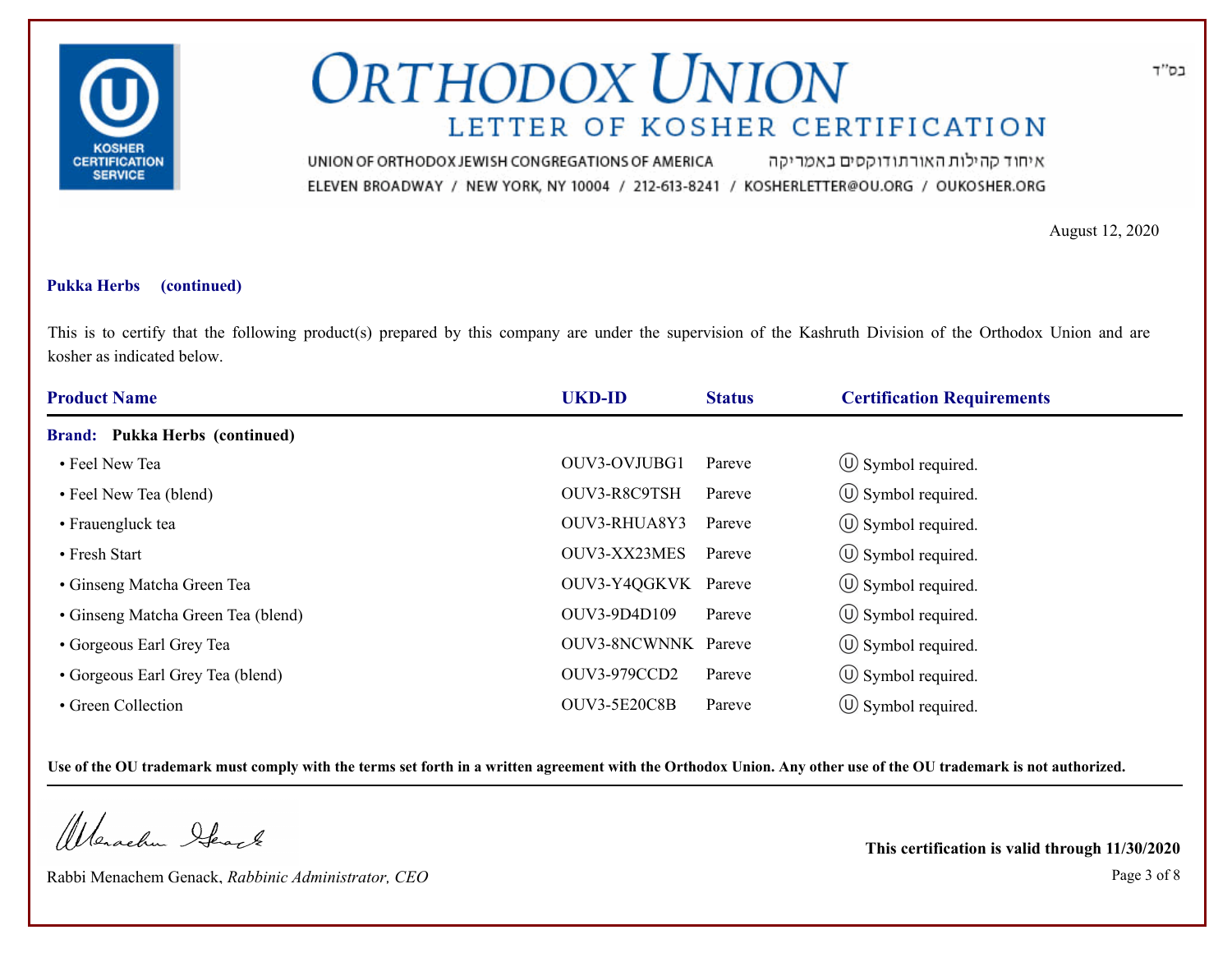

איחוד קהילות האורתודוקסים באמריקה UNION OF ORTHODOX JEWISH CONGREGATIONS OF AMERICA ELEVEN BROADWAY / NEW YORK, NY 10004 / 212-613-8241 / KOSHERLETTER@OU.ORG / OUKOSHER.ORG

August 12, 2020

### **Pukka Herbs (continued)**

This is to certify that the following product(s) prepared by this company are under the supervision of the Kashruth Division of the Orthodox Union and are kosher as indicated below.

| <b>Product Name</b>                                                                                                    | <b>UKD-ID</b> | <b>Status</b> | <b>Certification Requirements</b> |
|------------------------------------------------------------------------------------------------------------------------|---------------|---------------|-----------------------------------|
| <b>Brand:</b> Pukka Herbs (continued)                                                                                  |               |               |                                   |
| • Herbal Collection (Elderberry and Echinacea, Lemon, Ginger and<br>Manuka Honey, Night Time, Three Mint and Feel New) | OUV3-W0FD2GL  | Pareve        | $\circled{1}$ Symbol required.    |
| • Herbal Collection Tin Tea                                                                                            | OUV3-39A8216  | Pareve        | $\circ$ Symbol required.          |
| • Lean Green Matcha Tea                                                                                                | OUV3-DJBTVAZ  | Pareve        | $\circ$ Symbol required.          |
| • Lemon, Ginger and Manuka Honey tea                                                                                   | OUV3-Y1FCXMQ  | Pareve        | $\circled{0}$ Symbol required.    |
| • Lemongrass and Ginger Tea                                                                                            | OUV3-695A09D  | Pareve        | (U) Symbol required.              |
| • Licorice and Cinnamon Tea                                                                                            | OUV3-9D34433  | Pareve        | $\circled{1}$ Symbol required.    |
| • Licorice and Cinnamon Tea (blend)                                                                                    | OUV3-G1PAJK0  | Pareve        | $\circ$ Symbol required.          |
| • Love Tea                                                                                                             | OUV3-13E69B2  | Pareve        | $\circled{1}$ Symbol required.    |
| • Mint Matcha Green                                                                                                    | OUV3-OX8KAUA  | Pareve        | $\circ$ Symbol required.          |

**Use of the OU trademark must comply with the terms set forth in a written agreement with the Orthodox Union. Any other use of the OU trademark is not authorized.**

Werachen Stack

Rabbi Menachem Genack, *Rabbinic Administrator, CEO* Page 4 of 8

**This certification is valid through 11/30/2020**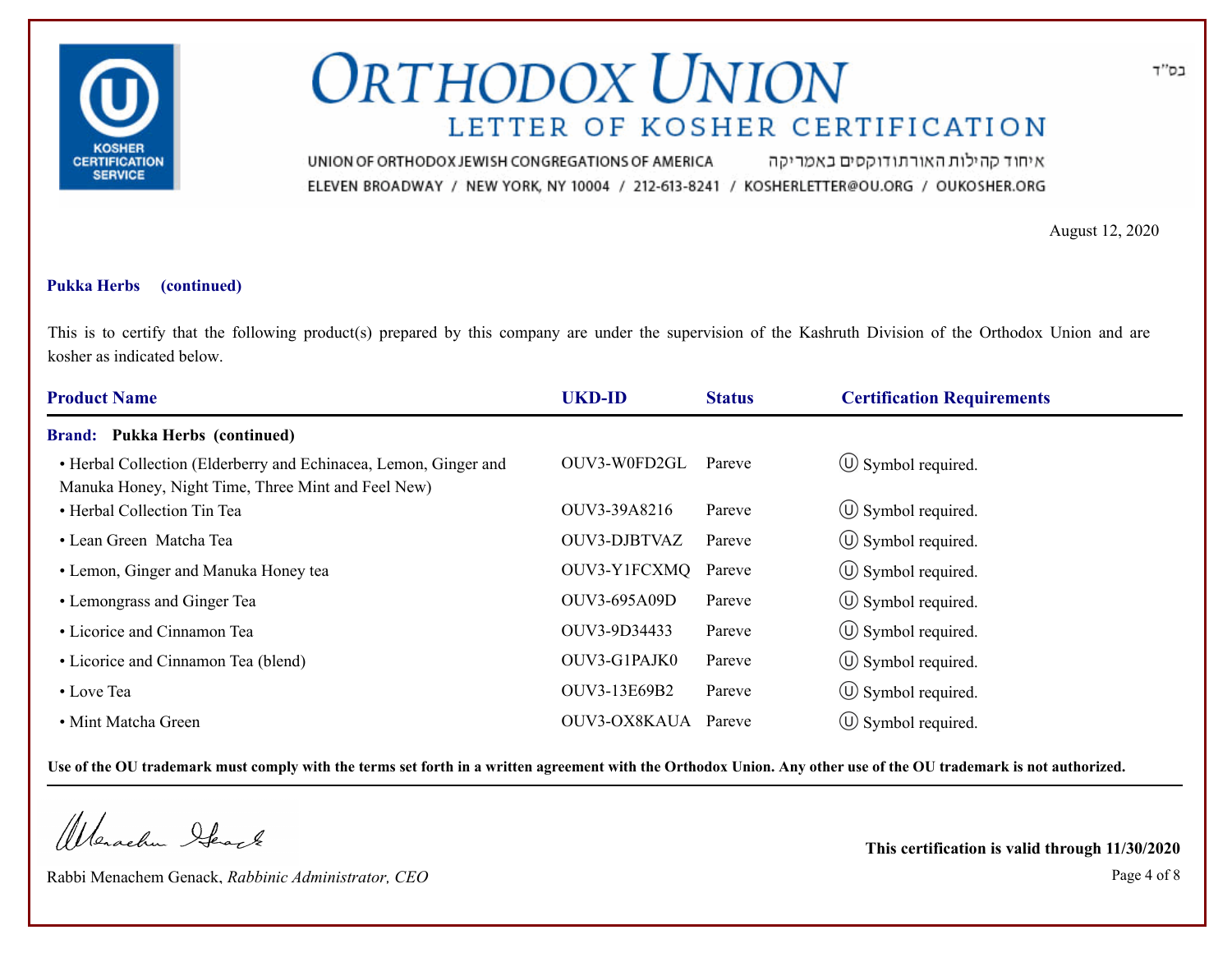

איחוד קהילות האורתודוקסים באמריקה UNION OF ORTHODOX JEWISH CONGREGATIONS OF AMERICA ELEVEN BROADWAY / NEW YORK, NY 10004 / 212-613-8241 / KOSHERLETTER@OU.ORG / OUKOSHER.ORG

August 12, 2020

### **Pukka Herbs (continued)**

This is to certify that the following product(s) prepared by this company are under the supervision of the Kashruth Division of the Orthodox Union and are kosher as indicated below.

| <b>Product Name</b>                   | <b>UKD-ID</b> | <b>Status</b> | <b>Certification Requirements</b> |
|---------------------------------------|---------------|---------------|-----------------------------------|
| <b>Brand:</b> Pukka Herbs (continued) |               |               |                                   |
| • Mint Matcha Green (blend)           | OUV3-EB648FA  | Pareve        | $\circ$ Symbol required.          |
| • Mint Refresh                        | OUV3-AB1E2EB  | Pareve        | $\circ$ Symbol required.          |
| • Mint Refresh Tea (blend)            | OUV3-RDNN05X  | Pareve        | $\circ$ Symbol required.          |
| • Motherkind Baby Tea                 | OUV3-39E4FE0  | Pareve        | $\circ$ Symbol required.          |
| • Motherkind Pregnancy Tea            | OUV3-7762657  | Pareve        | $\circ$ Symbol required.          |
| • Night Time Tea                      | OUV3-35568EC  | Pareve        | $\circled{1}$ Symbol required.    |
| • Original Chai Tea                   | OUV3-D5DB3A4  | Pareve        | $\circled{1}$ Symbol required.    |
| • Peace Tea                           | OUV3-BE7AQ4X  | Pareve        | $\circ$ Symbol required.          |
| • Peppermint & Licorice Tea           | OUV3-226C90D  | Pareve        | $\left(\bigcup$ Symbol required.  |

**Use of the OU trademark must comply with the terms set forth in a written agreement with the Orthodox Union. Any other use of the OU trademark is not authorized.**

Werachen Stack

Rabbi Menachem Genack, *Rabbinic Administrator, CEO* Page 5 of 8

**This certification is valid through 11/30/2020**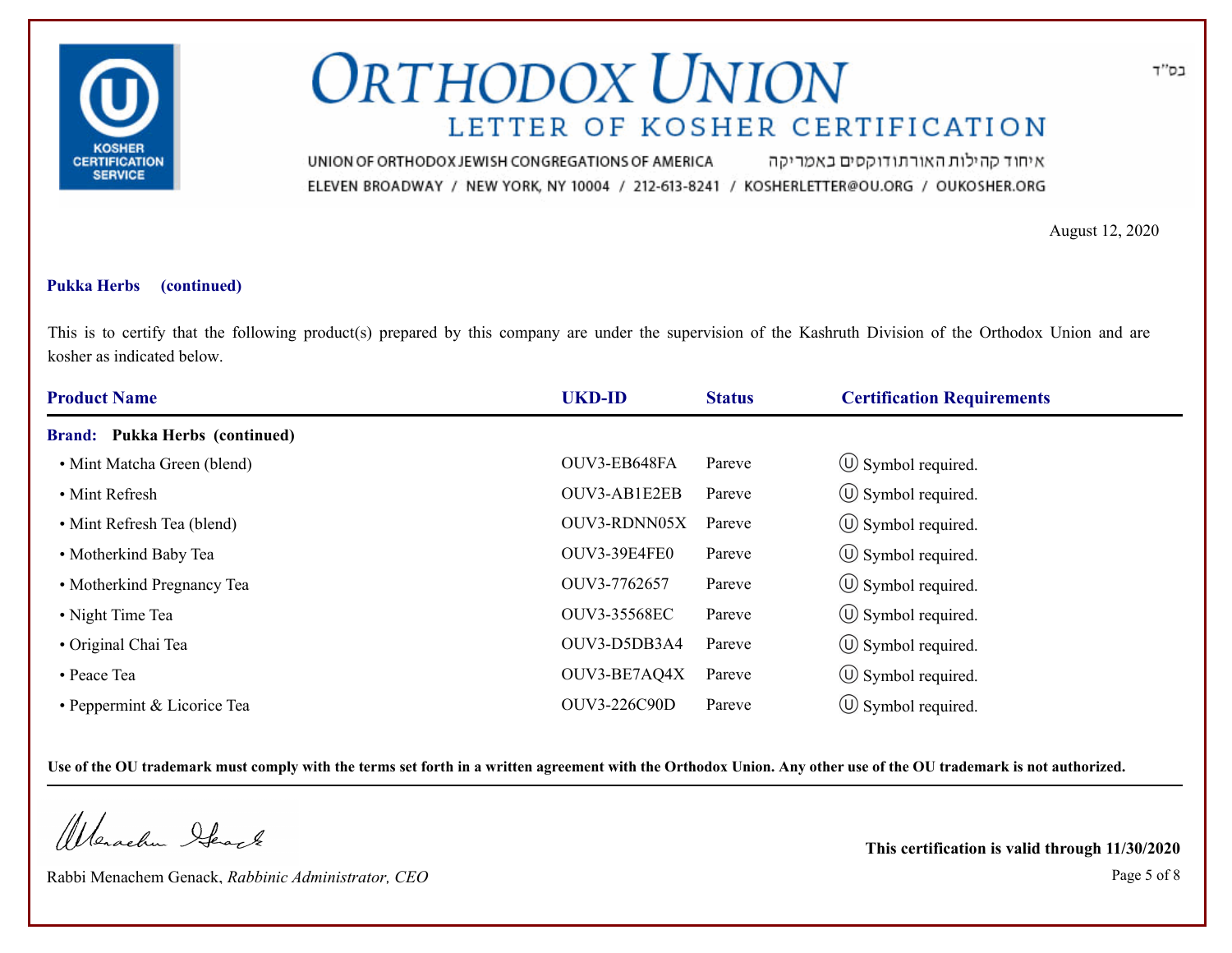

איחוד קהילות האורתודוקסים באמריקה UNION OF ORTHODOX JEWISH CONGREGATIONS OF AMERICA ELEVEN BROADWAY / NEW YORK, NY 10004 / 212-613-8241 / KOSHERLETTER@OU.ORG / OUKOSHER.ORG

August 12, 2020

### **Pukka Herbs (continued)**

This is to certify that the following product(s) prepared by this company are under the supervision of the Kashruth Division of the Orthodox Union and are kosher as indicated below.

| <b>Product Name</b>                   | <b>UKD-ID</b>       | <b>Status</b> | <b>Certification Requirements</b> |  |
|---------------------------------------|---------------------|---------------|-----------------------------------|--|
| <b>Brand:</b> Pukka Herbs (continued) |                     |               |                                   |  |
| • Relax Tea                           | OUV3-824E012        | Pareve        | $\circled{1}$ Symbol required.    |  |
| • Revitalise                          | OUV3-6VFA6V1        | Pareve        | $\circ$ Symbol required.          |  |
| • Revitalise Tea (blend)              | <b>OUV3-MDVTAKF</b> | Pareve        | $\circ$ Symbol required.          |  |
| • Supreme Matcha Green                | <b>OUV3-BKECGYR</b> | Pareve        | $\circ$ Symbol required.          |  |
| • Supreme Matcha Green (blend)        | OUV3-07B0C34        | Pareve        | $\circ$ Symbol required.          |  |
| • Three Chamomile                     | OUV3-035C462        | Pareve        | $\circ$ Symbol required.          |  |
| • Three Cinnamon Tea                  | OUV3-CEPSQX6        | Pareve        | $\circled{1}$ Symbol required.    |  |
| • Three Cinnamon Tea (blend)          | OUV3-02E70EA        | Pareve        | $\circled{1}$ Symbol required.    |  |
| • Three Fennel Tea                    | OUV3-A272708        | Pareve        | $(\cup)$ Symbol required.         |  |

**Use of the OU trademark must comply with the terms set forth in a written agreement with the Orthodox Union. Any other use of the OU trademark is not authorized.**

Werachen Stack

Rabbi Menachem Genack, *Rabbinic Administrator, CEO* Page 6 of 8

**This certification is valid through 11/30/2020**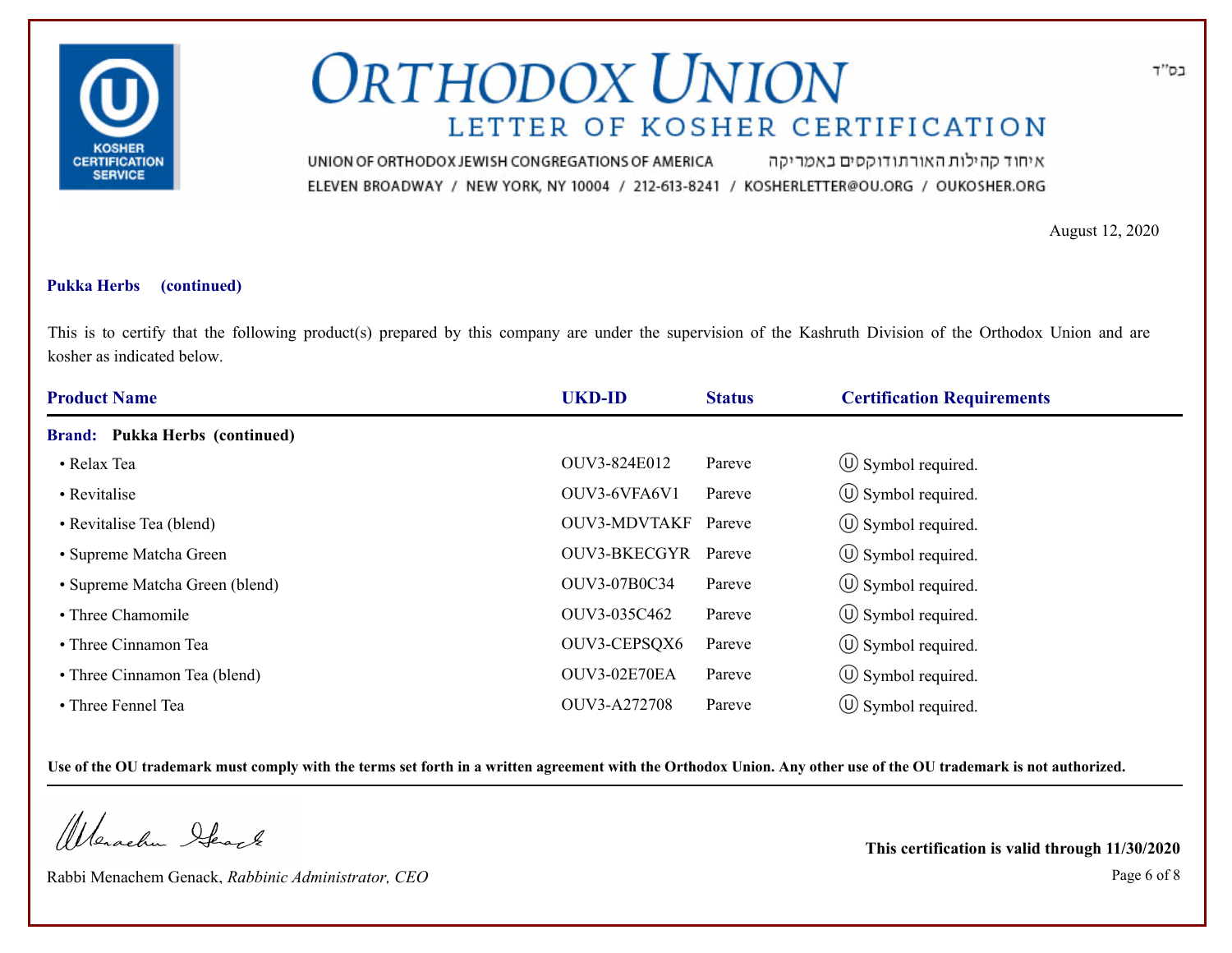

איחוד קהילות האורתודוקסים באמריקה UNION OF ORTHODOX JEWISH CONGREGATIONS OF AMERICA ELEVEN BROADWAY / NEW YORK, NY 10004 / 212-613-8241 / KOSHERLETTER@OU.ORG / OUKOSHER.ORG

August 12, 2020

### **Pukka Herbs (continued)**

This is to certify that the following product(s) prepared by this company are under the supervision of the Kashruth Division of the Orthodox Union and are kosher as indicated below.

| <b>Product Name</b>                   | <b>UKD-ID</b>       | <b>Status</b> | <b>Certification Requirements</b> |
|---------------------------------------|---------------------|---------------|-----------------------------------|
| <b>Brand:</b> Pukka Herbs (continued) |                     |               |                                   |
| • Three Ginger Tea                    | OUV3-8D22B77        | Pareve        | $\circ$ Symbol required.          |
| • Three Licorice Tea                  | OUV3-65F8B58        | Pareve        | $\circled{1}$ Symbol required.    |
| • Three Mint Tea                      | OUV3-3FB7410        | Pareve        | $\circ$ Symbol required.          |
| • Three Tulsi Tea                     | OUV3-4CFA57D        | Pareve        | $\circ$ Symbol required.          |
| • Tulsi Clarity Tea                   | OUV3-WW3A5G8        | Pareve        | $\circ$ Symbol required.          |
| • Turmeric Active Tea                 | OUV3-F7X8BY1        | Pareve        | $\circled{1}$ Symbol required.    |
| • Turmeric Glow Tea (US)              | OUV3-WQTO96P        | Pareve        | $\circ$ Symbol required.          |
| • Turmeric Glow Tea (US) (blend)      | <b>OUV3-7E3D59D</b> | Pareve        | $\circ$ Symbol required.          |
| • Turmeric Gold Tea                   | OUV3-PGBEJMZ        | Pareve        | $(\cup)$ Symbol required.         |

**Use of the OU trademark must comply with the terms set forth in a written agreement with the Orthodox Union. Any other use of the OU trademark is not authorized.**

Werachen Stack

Rabbi Menachem Genack, *Rabbinic Administrator, CEO* Page 7 of 8

**This certification is valid through 11/30/2020**